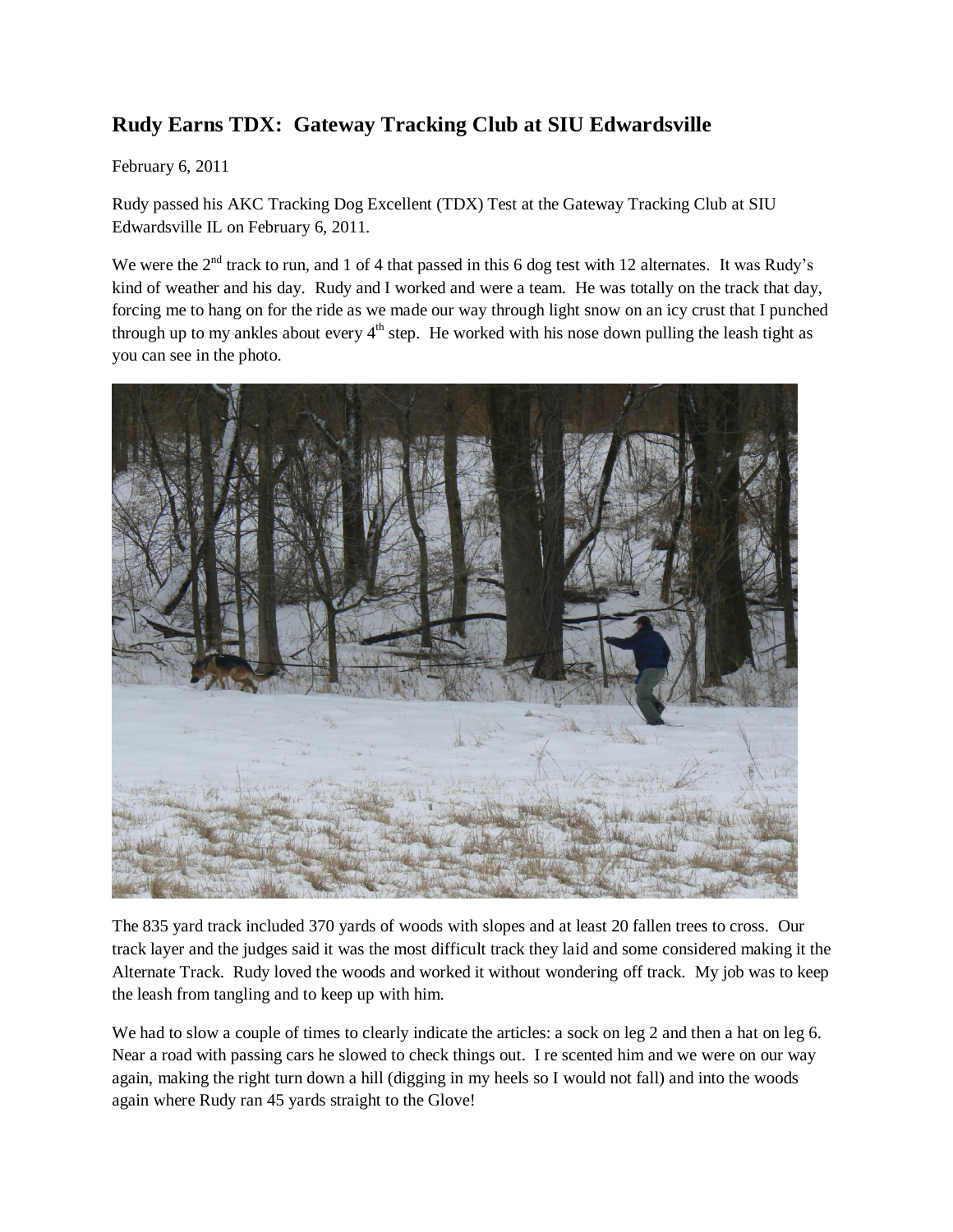Our Judges, Bill Willoh and Vince Ramirez, complemented us on our run by saying *"Rudy set the bar high for that test that day."* I was out of breath and hot since Rudy finished the track in 17 minutes. I know speed is not important. Rudy was working and knew his job without question.

I want to thank my mentor for all the support and teaching we received.

Also, I want to thank all of the GTC members that put on a wonderful TDX Test and especially JoAnne Vogt VP & our Track Layer, Our Judges Bob Willoh and Vincent Ramirez, Sandi Thompson Test Chairman and Secretary who answered all my emails and calls, Linda Schulte President & enthusiastic welcoming committee, Chief Track Layer Mark Iken and the Cross Tracker who we did not get to know by scent!

And last, but not least, Ule James the photographer that put together a chronology of photos for our track (and all test participants) that was priceless. I have near seen photos that represented such a keen eye for the sport and understanding of the camera! They gave me a prospective to remember where we were during test that was a total blur to me. The link to all the photos is below. Note that the picture name is at the lower right hand side of the pictures. Rudy and I were team TDX2



[https://picasaweb.google.com/CURace/06Jan11GatewayTDX?authkey=Gv1sRgCOvEqva\\_xKuJ0wE#](https://picasaweb.google.com/CURace/06Jan11GatewayTDX?authkey=Gv1sRgCOvEqva_xKuJ0wE)